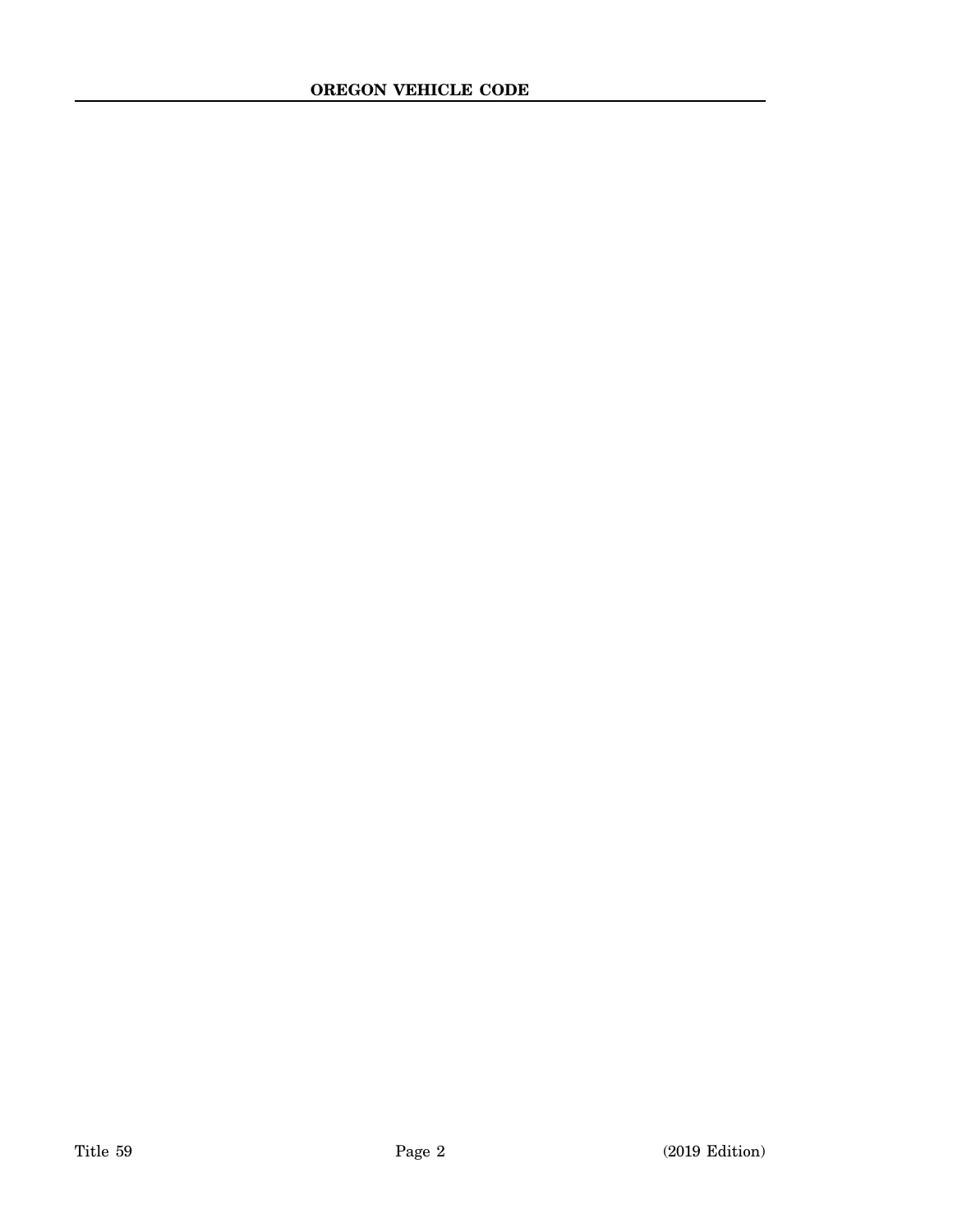#### **GENERAL PROVISIONS**

**806.010 Driving uninsured prohibited; penalty.** (1) A person commits the offense of driving uninsured if the person operates a motor vehicle in this state on any highway or premises open to the public in this state without either:

(a) The person being insured while driving the vehicle under a motor vehicle liability insurance policy that meets the requirements described under ORS 806.080; or

(b) The person or the owner of the vehicle providing the Department of Transportation with other satisfactory proof of compliance with the financial responsibility requirements of this state.

(2) Exemptions from this section are established under ORS 806.020.

(3) In addition to other penalties under this section the following apply:

(a) A person who is involved in a motor vehicle accident at any time the person is in violation of this section is subject to suspension of the person's driving privileges under ORS 809.417.

(b) A person who is convicted of violating this section is subject to ORS 806.230, if the person does not make future responsibility filings as required by that section.

(4) A person convicted for violation of this section must file with the department, and thereafter maintain for a period of three years, proof of financial responsibility that complies with ORS 806.060. Failure to comply with this subsection is subject to ORS 809.415.

(5) The offense described in this section, driving uninsured, is a Class B traffic violation. [1983 c.338 §837; 1985 c.16 §422; 1985 c.714 §1; 1991 c.350 §1; 1991 c.702 §4; 2003 c.402 §12]

**806.011 Proof of insurance; rules.** (1) Proof of insurance issued as provided in ORS 742.447, or other current proof of compliance with financial or future responsibility requirements approved by rule by the Department of Transportation, shall be carried in each motor vehicle that is operating in this state and that is not exempt from compliance with financial or future responsibility requirements.

(2) The use of an electronic device to display proof of insurance does not constitute consent for a police officer to access other contents of the electronic device.

(3) Failure of the driver of a motor vehicle to show proof of insurance or other current proof of compliance when asked to do so by a police officer is reasonable grounds for the officer to believe that the person is operating the vehicle in violation of ORS 806.010.

(4) The registered owner of the motor vehicle may black out or otherwise obscure the residence address, business address, mailing address or vehicle address shown on the proof of insurance, or other current proof of compliance with financial or future responsibility requirements approved by rule by the department. No other information may be blacked out or otherwise obscured. [1993 c.746 §2; 2013 c.108 §2; 2017 c.471 §2]

**806.012 Failure to carry proof of compliance with financial responsibility requirements; rules; penalty.** (1) A person commits the offense of failure to carry proof of compliance with financial responsibility requirements if the person operates a motor vehicle in this state and does not have in the vehicle current proof of compliance with financial responsibility requirements.

(2) The Department of Transportation shall determine by rule what constitutes proof of compliance with financial responsibility requirements.

(3) This section does not apply:

(a) To persons operating motor vehicles that are exempt from financial responsibility requirements by ORS 806.020; or

(b) If a police officer verifies proof of compliance with financial responsibility requirements through the Law Enforcement Data System.

(4) The court shall dismiss any charge under this section if, prior to the court appearance date listed on the citation, the person charged delivers to the clerk of the court named on the citation proof of compliance with financial responsibility requirements at the time of the violation.

(5) The offense described in this section, failure to carry proof of compliance with financial responsibility requirements, is a Class B traffic violation. [1993 c.751 §101; 2005 c.361 §1; 2013 c.108 §3]

**806.014** [1993 c.814 §§5,7; renumbered 809.715 in 1995] **806.016** [1993 c.814 §6; renumbered 809.716 in 1995]

**806.020 Exemptions from financial responsibility requirements.** This section provides exemptions from the necessity for compliance with or proof of compliance with financial responsibility requirements in accident reports under ORS 811.725, when applying for vehicle registration under ORS 803.370 or 803.460 and for operating a vehicle under ORS 806.010. The owner or operator of a vehicle is exempt, as provided by this section, from financial responsibility requirements if the vehicle involved in the accident, sought to be registered or operated is any of the following: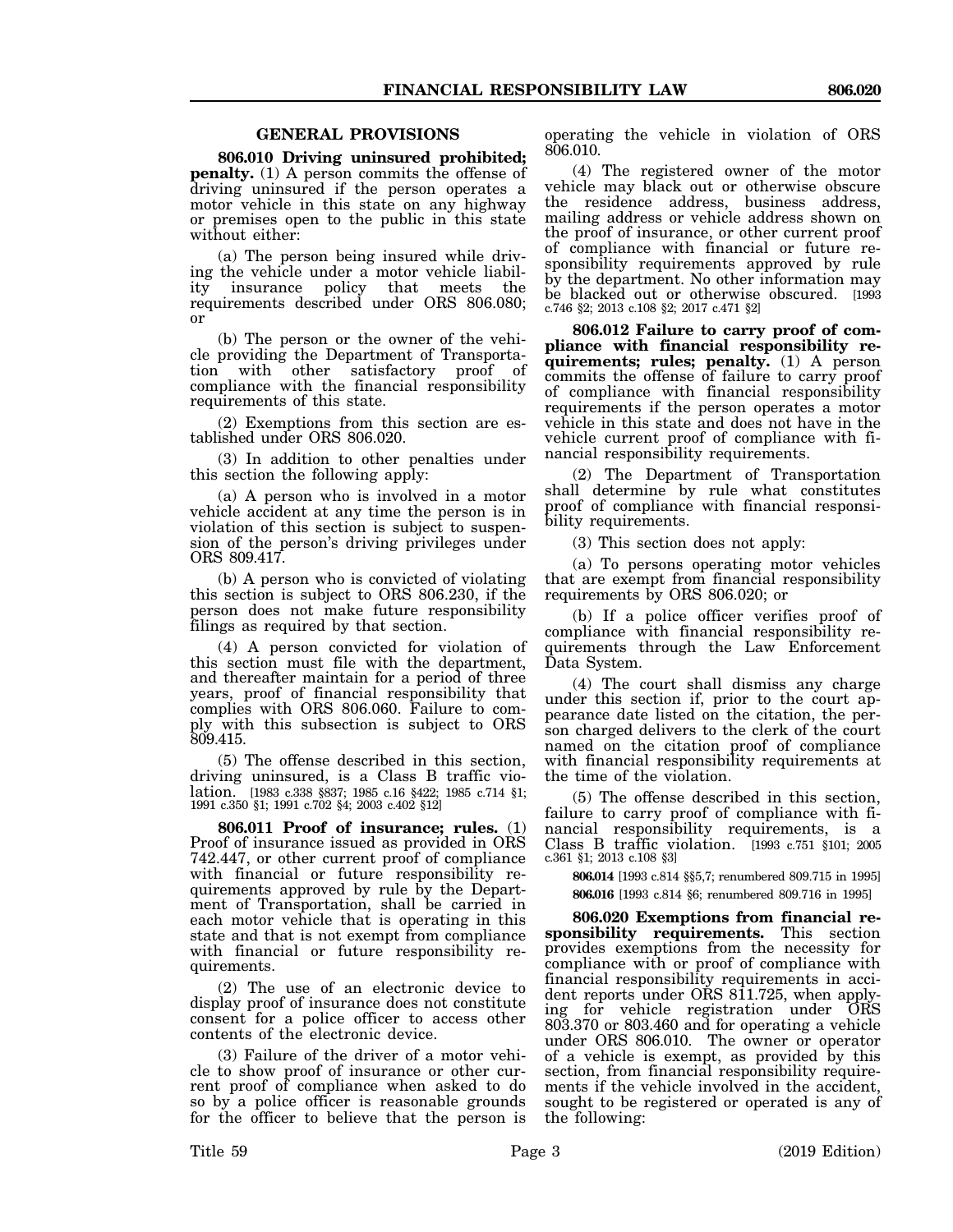(1) An antique vehicle issued permanent registration under ORS 805.010.

(2) A farm trailer.

(3) A farm tractor.

(4) An implement of husbandry.

(5) A vehicle of special interest that is maintained as a collector's item and used for exhibitions, parades, club activities and similar uses, but not used primarily for the transportation of persons or property.

(6) A snowmobile or a Class I, Class III or Class IV all-terrain vehicle, unless the vehicle is operating on an all-terrain vehicle highway access route that is designated by the Oregon Transportation Commission as open to all-terrain vehicles.

(7) Any motor vehicle not operated on any highway or premises open to the public in this state.

(8) A motor assisted scooter.

(9) An electric personal assistive mobility device. [1983 c.338 §838; 1985 c.16 §423; 1987 c.217 §4; 1989 c.991 §32; 1993 c.751 §99; 2001 c.749 §22; 2003 c.341 §5; 2009 c.257 §1; 2011 c.360 §15; 2015 c.138 §29; 2017 c.453 §8]

**806.030** [1983 c.338 §839; repealed by 2009 c.257 §11]

**806.040 Judgments for which financial responsibility requirements established.** Financial responsibility requirements are designed to provide for minimum payment of judgments of the type described in this section. For the purposes of ORS 806.130, 806.140, 809.020, 809.130 and 809.470, judgments of the type described in this section must:

(1) Have become final by expiration, without appeal, of the time within which an appeal might have been perfected or by final affirmation on appeal;

(2) Be rendered by a court of competent jurisdiction of any state or of the United States;

(3) Be upon a cause of action for damages of the type described under subsection (4) of this section or upon a cause of action on an agreement of settlement for such damages; and

(4) Be for one or more of the following kinds of damage arising out of a motor vehicle accident on public or private property:

(a) Damages, including damages for care and loss of services, because of bodily injury to or death of any person.

(b) Damages because of injury to or destruction of property, including the loss of use thereof. [1983 c.338 §840; 1985 c.16 §424; 1987 c.258 §1; 1995 c.41 §4; 2003 c.175 §4; 2009 c.257 §10]

**806.050 Falsification of financial responsibility; penalty.** (1) A person commits the offense of falsification of financial responsibility if the person does any of the following:

(a) Forges or, without authority, signs any evidence of proof of compliance with financial responsibility requirements.

(b) Files or offers for filing any evidence of proof of compliance with financial responsibility requirements knowing or having reason to believe that the proof of compliance is forged or signed without authority.

(c) Knowingly certifies falsely to the existence of motor vehicle liability insurance meeting the requirements under ORS 806.080 or some other means of satisfying the financial responsibility requirements or making a financial responsibility filing.

(2) A denial of coverage, signed by an officer or agent of an insurer, returned to the Department of Transportation after inquiry from the department as to the existence of liability insurance under ORS 806.150 or 811.725 is prima facie evidence of false certification.

(3) Any person convicted of knowingly certifying falsely to the existence of motor vehicle liability insurance or to the existence of some other means of satisfying the financial responsibility requirements shall be imprisoned for no less than three consecutive days. In no case shall the execution of the punishment imposed by this section be suspended by the court, nor shall any person subject to such punishment be sentenced to probation by the court.

(4) A person who is convicted for violation of this section is subject to ORS 806.230 if the person does not make future responsibility filings as required by that section.

(5) The offense described in this section, falsification of financial responsibility, is a Class B misdemeanor except that violation of subsection  $(1)(c)$  of this section is a Class A misdemeanor. [1983 c.338 §841; 1985 c.16 §425; 1985 c.393 §62; 1993 c.14 §27; 2019 c.312 §2]

**806.055 Giving false information about liability insurance to police officer; penalty.** (1) A person commits the offense of giving false information about liability insurance to a police officer if the person knowingly gives false information about the person's motor vehicle liability insurance coverage to any police officer who is enforcing motor vehicle laws.

(2) The offense described in this section, giving false information about liability insurance to a police officer, is a Class B misdemeanor. [1991 c.330 §2]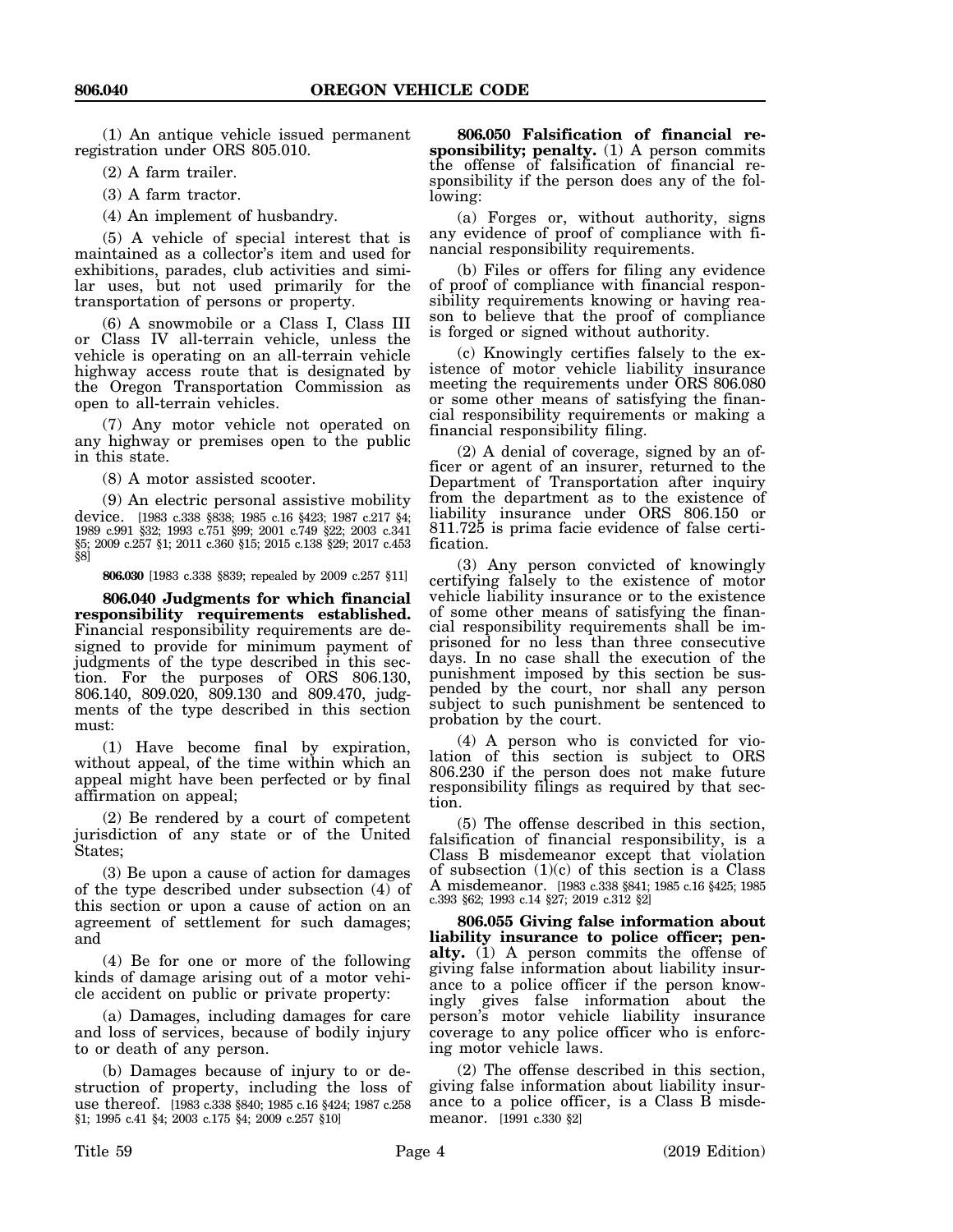#### **REQUIREMENTS**

#### **(Generally)**

**806.060 Methods of compliance.** A person who is required to comply with the financial responsibility requirements of this state must be able to respond in damages, in amounts required under this section, for liability on account of accidents arising out of the ownership, operation, maintenance or use of motor vehicles and must establish that ability by one of the methods required by this section. All of the following apply to the financial responsibility requirements of this state:

(1) To meet the financial responsibility requirements, a person must be able to respond in damages in amounts not less than those established under the payment schedule under ORS 806.070.

(2) A person may only comply with the financial responsibility requirements of this state by establishing the required ability to respond in damages in one of the following ways:

(a) Obtaining a motor vehicle liability policy meeting the requirements under ORS 806.080 that will provide at least minimum limits necessary to pay amounts established under the payment schedule under ORS 806.070.

(b) Becoming self-insured as provided under ORS 806.130. [1983 c.338 §842; 1985 c.16 §426; 1995 c.41 §5; 2003 c.175 §5]

**806.070 Minimum payment schedule.** (1) This section establishes a schedule of payments for the following purposes:

(a) An insurance policy described under ORS 806.080 must provide for payment of at least amounts necessary to cover the minimum required payments under this section to qualify for use for financial responsibility under ORS 806.060.

(b) A person who is self-insured under ORS 806.130 must agree to pay according to the payment schedule established by this section.

(c) The payment schedule is the minimum required payment of a judgment for purposes of ORS 809.020, 809.130 and 809.415.

(2) The schedule of payments is as follows:

(a) \$25,000 because of bodily injury to or death of one person in any one accident;

(b) Subject to that limit for one person, \$50,000 because of bodily injury to or death of two or more persons in any one accident; and

(c) \$20,000 because of injury to or destruction of the property of others in any one accident. [1983 c.338 §843; 1985 c.16 §427; 1995 c.41 §6; 2003 c.175 §6; 2003 c.402 §13; 2009 c.66 §2]

**806.075 Insurance requirements for person convicted of driving under influence of intoxicants.** Notwithstanding any other provision of this chapter, a person convicted of driving under the influence of intoxicants under ORS 813.010 is subject to the following requirements for the method of complying with and the amounts needed to meet financial responsibility requirements and for the duration of future responsibility filings:

(1) The person must have a certificate or certificates of insurance that meet the requirements of ORS 806.270 except that the certificate or certificates must show that the person is covered by insurance that provides at least:

(a) \$50,000 because of bodily injury to or death of one person in any one accident;

(b) Subject to that limit for one person, \$100,000 because of bodily injury to or death of two or more persons in any one accident; and

(c) \$10,000 because of injury to or destruction of the property of others in any one accident.

(2) The person must maintain future responsibility filings showing insurance coverage in the amounts specified in subsection (1) of this section for a period of three years from the date that the first filing is required. [1987 c.774 §95; 1991 c.768 §9]

#### **(Insurance)**

**806.080 Insurance.** (1) A motor vehicle liability insurance policy used to comply with financial responsibility requirements under ORS 806.060 must meet all of the following requirements:

(a) It must be a policy or part of a policy designating, by explicit description or by appropriate reference, all motor vehicles for which coverage is provided by the policy.

(b) It must insure the named insured and all other persons insured under the terms of the policy against loss from the liabilities imposed by law for damages arising out of the ownership, operation, use or maintenance of those motor vehicles by persons insured under the policy. The policy must include in its coverage all persons who, with the consent of the named insured, use the motor vehicles insured under the policy, except for any person specifically excluded from coverage under ORS 742.450.

(c) It must provide the minimum limits of coverage required under ORS 806.070.

(2) The requirements for the insurance may be fulfilled by the policies of one or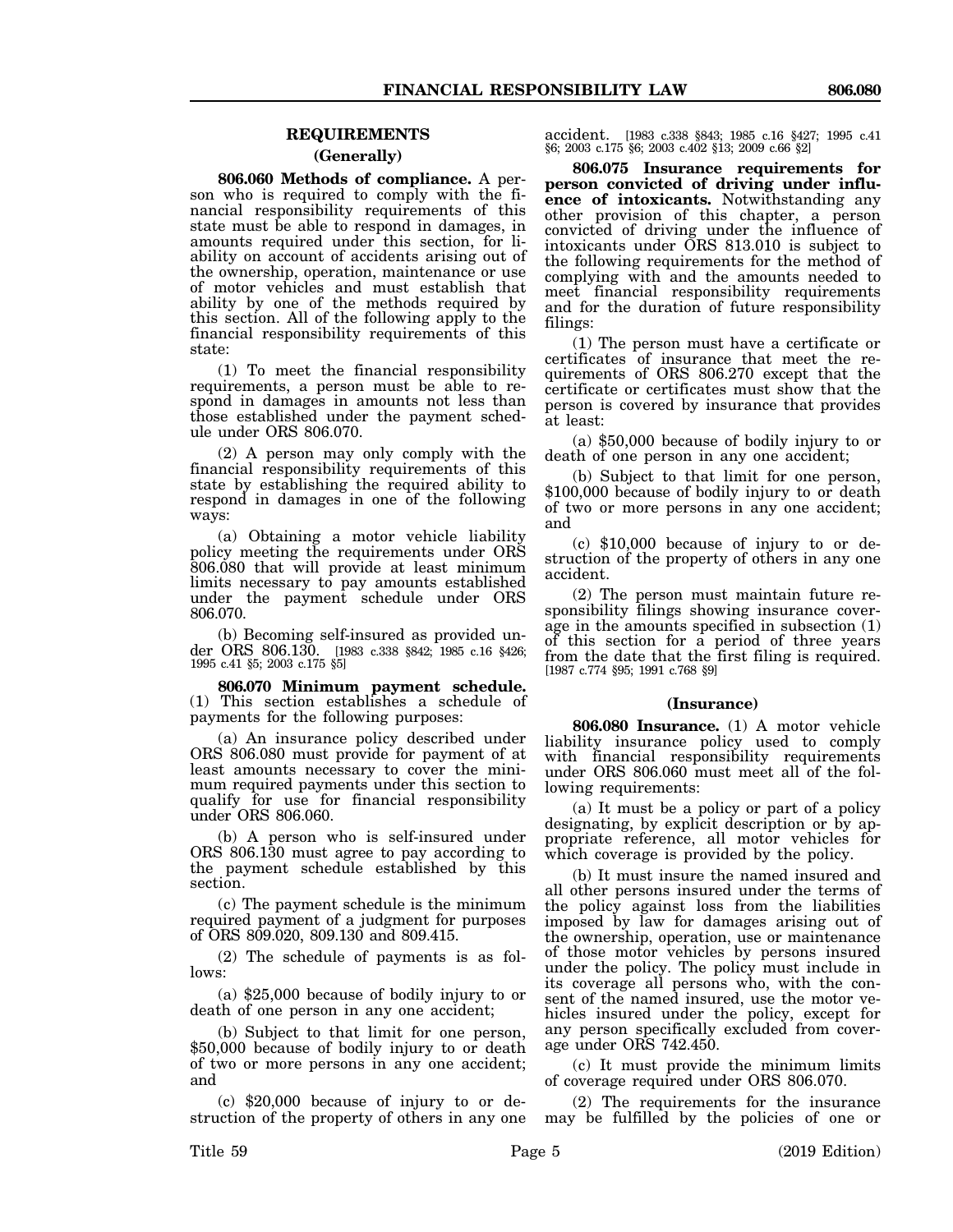more insurance carriers which policies together meet such requirements. [1983 c.338 §844; 1991 c.768 §8]

**806.090** [1983 c.338 §845; 1999 c.59 §238; repealed by 2003 c.175 §1]

**806.100** [1983 c.338 §846; 1985 c.16 §428; repealed by 2003 c.175 §1]

**806.110** [1983 c.338 §847; repealed by 1995 c.41 §9]

**806.115** [1995 c.41 §2; repealed by 2003 c.175 §1]

**806.120** [1983 c.338 §848; 1985 c.16 §429; repealed by 1995 c.41 §9]

#### **(Self-Insurance)**

**806.130 Self-insurance.** (1) To qualify as a self-insurer for purposes of financial responsibility requirements under ORS 806.060, a person must do all of the following:

(a) Apply to the Department of Transportation and be issued by the department a certificate of self-insurance under ORS 806.140.

(b) Either:

(A) Establish to the satisfaction of the department that the person possesses and will continue to possess the ability to pay and discharge judgments described under ORS 806.040 that might be obtained against the applicant; or

(B) Be qualified under the laws of the State of Oregon or under an ordinance of a city of this state to act as a self-insurer and be acting as a self-insurer.

(c) Agree to provide the same coverage and to pay the same amounts with respect to an accident occurring while the certificate is in force that an insurer would be obligated to provide and to pay under a motor vehicle liability insurance policy, including providing the coverage required under ORS 806.080 (1)(b) and uninsured motorist coverage and liability coverage to at least the limits specified in ORS 806.070.

(d) Have more than 25 motor vehicles including commercial buses registered in the person's name.

 $(2)(a)$  If an accident occurs while a certificate of self-insurance issued under ORS 806.140 is in force, the liability protection provided and the amounts paid under subsection  $(1)(c)$  of this section are secondary to any motor vehicle liability insurance or uninsured motorist coverage available to a customer of the self-insurer, an operator of the self-insured vehicle or an occupant of the self-insured vehicle unless otherwise agreed to by the self-insurer. A self-insurer is required to provide the minimum payments established under ORS 742.502 and 806.070 only when the motor vehicle liability insurance policy of a customer of the self-insurer or an operator of the self-insured vehicle does not

provide the minimum required payments established in ORS 742.502 and 806.070.

(b) A self-insurer may recover from a customer of the self-insurer or an operator of the self-insured vehicle the amounts paid under subsection  $(1)(c)$  of this section.

(3) Nothing in this section requires a self-insurer to provide liability coverage when a person is operating the vehicle without permission of the self-insurer. [1983 c.338 §849; 1985 c.16 §430; 2007 c.287 §1]

**806.140 Certificate; issuance; cancellation.** (1) The Department of Transportation shall issue a certificate of self-insurance for purposes of financial responsibility requirements under ORS 806.060 and future responsibility filings under ORS 806.240 to any person who qualifies under ORS 806.130.

(2) The department may cancel a certificate of self-insurance issued under this section upon reasonable grounds. Failure to pay any judgment described under ORS 806.040 within 30 days after it has become final constitutes reasonable grounds for cancellation under this subsection. The department shall give not less than five days' notice and a hearing pursuant to such notice before the department may cancel under this subsection. [1983 c.338 §850]

#### **ENFORCEMENT**

**806.150 Department verification program; rules.** The Department of Transportation shall establish by rule a program to verify compliance with the financial responsibility requirements of operating a motor vehicle in this state. The program established under this section shall comply with all of the following:

(1) The department may select vehicles registered in this state for verification when the department considers the selection necessary or appropriate. The department may emphasize verification of vehicles registered to individuals who:

(a) Have been convicted of violating ORS 806.010;

(b) Have provided proof of compliance with financial responsibility requirements that has been previously found to be not correct; or

(c) The department has reasonable grounds to believe are not in compliance with financial responsibility requirements.

(2) When a vehicle is selected for verification under this section, the department shall provide a notice of verification to the registered owner of the vehicle. The notice of verification must:

(a) Inform the owner that the vehicle has been selected for verification; and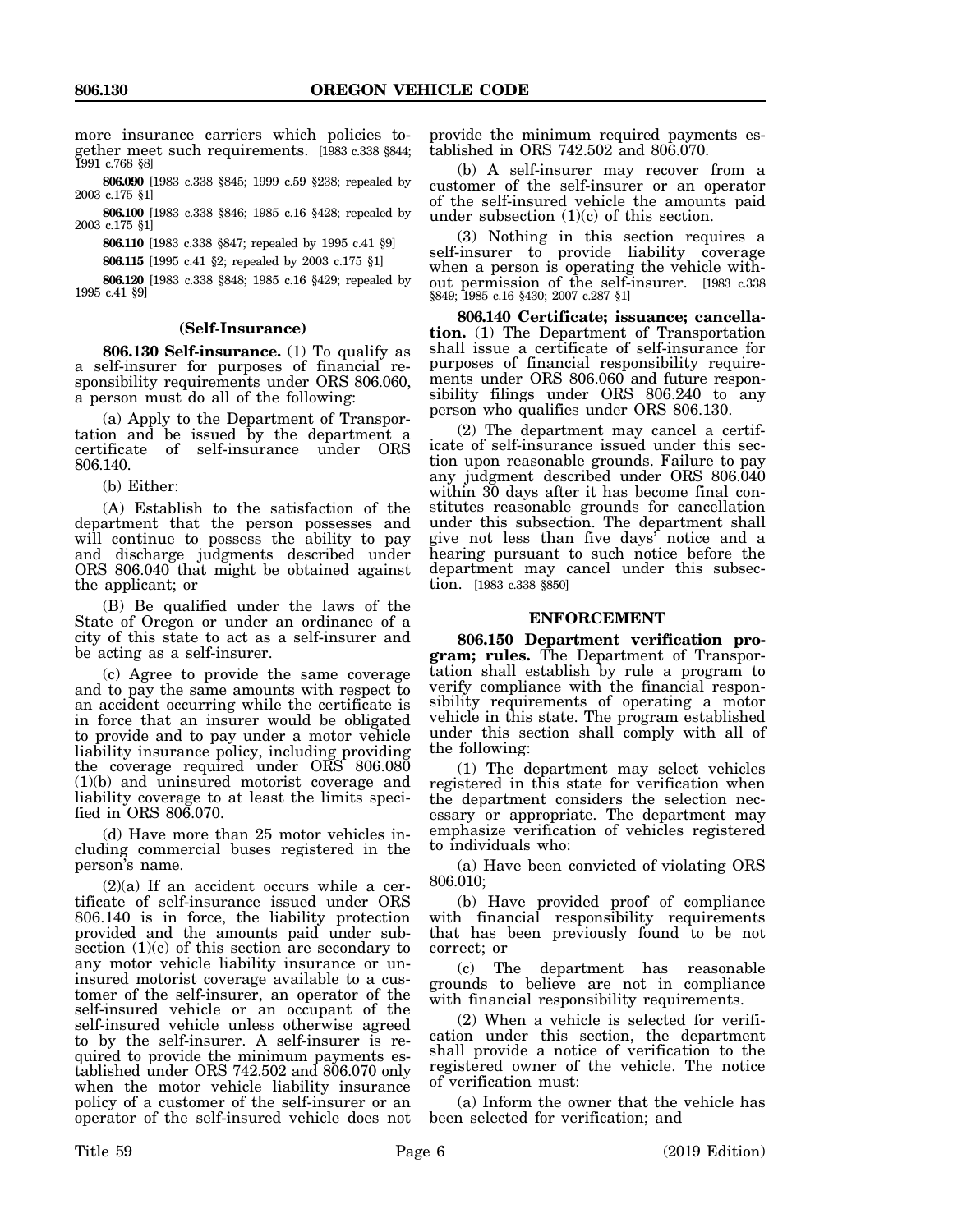(b) Require the owner to provide proof of compliance with financial responsibility requirements within the time specified by the department by rule.

(3) After the department receives proof of compliance from a registered owner as required under subsection (2) of this section, the department shall forward the proof of compliance to the listed insurer, or use other means, to determine whether the proof of compliance is correct. An insurer shall notify the department if the proof of compliance is not correct within the time specified by the department by rule.

(4) Civil liability does not accrue to the insurer or any of its employees for reports made to the department under this section when the reports are made in good faith based on the most recent information available to the insurer. [1983 c.338 §851; 1985 c.16 §431; 1985 c.714 §2; 1987 c.158 §165; 1993 c.751 §29; 2005 c.142 §1; 2019 c.312 §1]

**Note:** The amendments to 806.150 by section 1, chapter 312, Oregon Laws 2019, become operative July 1, 2020. See section 37, chapter 312, Oregon Laws 2019. The text that is operative until July 1, 2020, is set forth for the user's convenience.

**806.150.** The Department of Transportation shall provide a program of verification of compliance with financial responsibility requirements under ORS 803.460 and 806.010. The program established by the department under this section shall comply with all of the following:

(1) The verification shall be based on motor vehicles registered in this state.

(2) The department may select vehicles for verification when the department considers the selection necessary or appropriate. The department may emphasize, in accordance with rules adopted by the department, verification of vehicles registered to individuals who:

(a) Have been convicted of violating ORS 806.010;

(b) Have submitted certifications of compliance with financial responsibility requirements that have been previously found to be incorrect; or

(c) The department has reasonable grounds to believe are not in compliance with financial responsibility requirements.

(3) When a vehicle is selected for verification under this section, the department shall mail a letter and certification form described under ORS 806.180 to the registered owner of the vehicle notifying the owner that the vehicle has been selected for verification and requiring the owner to respond within 30 days and certify that the owner is in compliance with financial responsibility requirements as of the date of the letter. In addition, the department may seek verification by communicating directly with an insurer or its designee.

(4) Failure of an owner either to return the certification of compliance with financial responsibility requirements to the department within 30 days after mailing by the department or to certify compliance as of the date of the letter, or a determination by the department that a certification is not accurate constitutes reasonable grounds for the department to proceed with a demand for verification under ORS 806.160.

(5) The department shall investigate all certifications returned to the department under this section as follows:

(a) If the owner certifies the existence of insurance described under ORS 806.080, the department shall forward the certification to the listed insurer to determine whether the certification is correct. An insurer shall notify the department if the certification is not correct.

(b) The department may also determine the correctness of certifications of other means of satisfying financial responsibility requirements for the vehicle.

(6) No civil liability shall accrue to the insurer or any of its employees for reports made to the department under this section when the reports are made in good faith based on the most recent information available to the insurer.

**Note:** 806.160 was repealed by section 36, chapter 312, Oregon Laws 2019. The text of 806.150 that is operative until July 1, 2020, was not amended by enactment of the Legislative Assembly to reflect the repeal. Editorial adjustment of 806.150 for the repeal of 806.160 has not been made.

**806.160** [1983 c.338 §852; 1985 c.714 §3; 2001 c.104 §300; 2009 c.257 §2; repealed by 2019 c.312 §36]

**806.170 Department check on financial certification on accident reports.** The Department of Transportation shall investigate all certifications of compliance with financial responsibility requirements made on reports of accidents under ORS 811.725 and 811.730. The department shall contact the insurers listed on the certifications to determine whether each certification is accurate. If the certification is not correct, an insurer shall notify the department no later than 60 days after receiving a request from the department for verification of the accuracy of the certification. [1983 c.338 §853; 2009 c.257 §3]

**806.180 Information to be provided when certification of compliance required.** A person who is required under ORS 803.460 or 811.725 to provide proof of compliance with financial responsibility requirements shall certify proof of compliance in a manner prescribed by the Department of Transportation by rule and shall provide any information that the department requires. [1983 c.338 §854; 1985 c.714 §4; 1987 c.158 §166; 1993 c.751 §30; 2003 c.364 §172; 2019 c.312 §3]

**806.190 Insurance carrier report of person involved in accident who is in violation of ORS 806.010; civil liability.** (1) Every insurance carrier that issues property and casualty insurance policies, as defined in ORS chapter 731, in this state shall report to the Department of Transportation any person the carrier has reason to believe is involved in an accident while the person is operating a vehicle in violation of ORS 806.010. The carrier shall make the report required by this section whether or not the accident:

(a) Is a reportable accident under ORS 811.720; or

(b) Occurred on a highway or on any other premises open to the public.

(2) An insurance carrier shall file the report no later than 60 days after the carrier first has reason to believe that a person was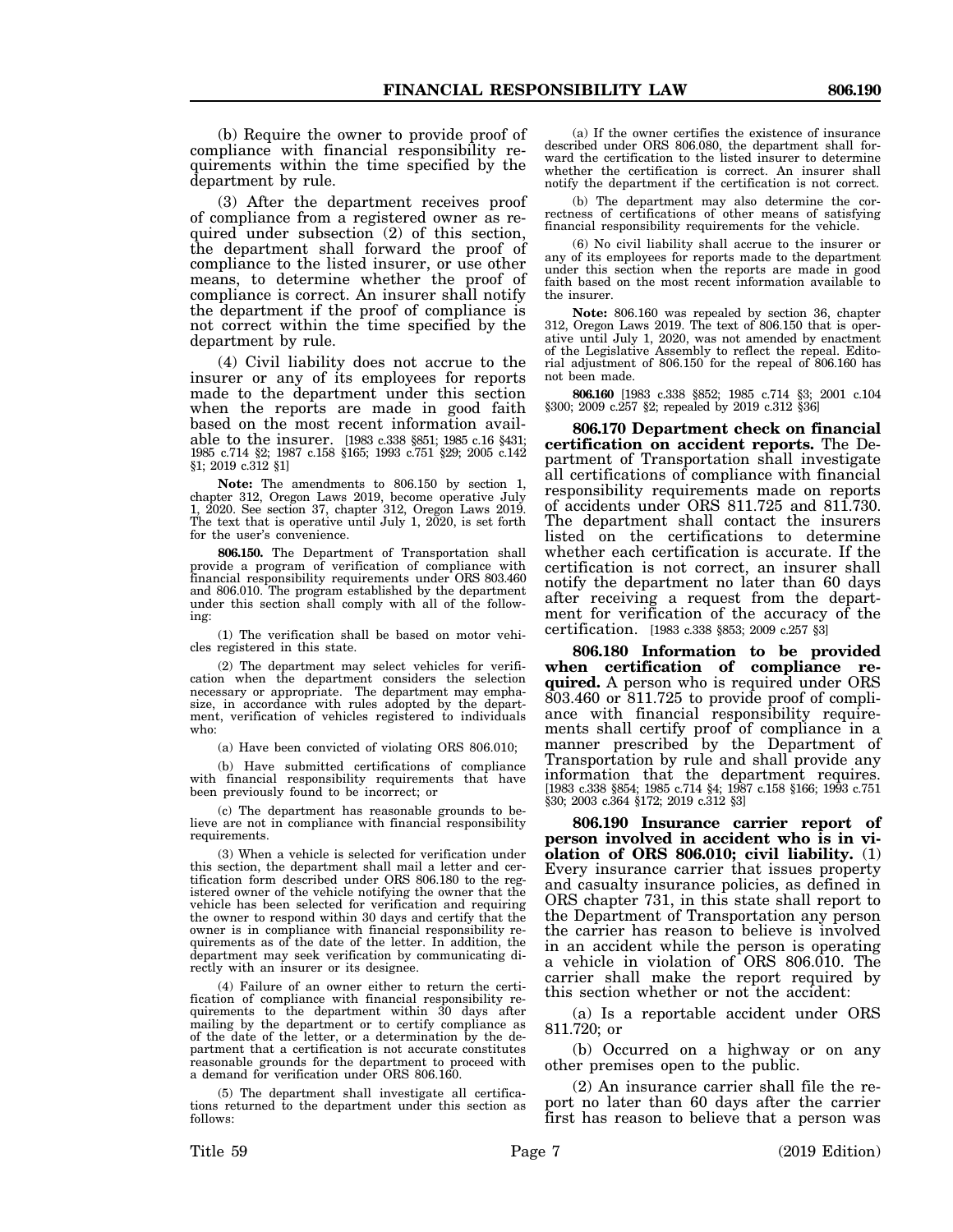involved in an accident while the person was operating a vehicle in violation of ORS 806.010.

(3) No civil liability shall accrue to an insurance carrier or any of its employees for reports made to the department under this section when the reports are made in good faith. [Formerly 486.097 and then 743.774; 2001 c.827 §6; 2003 c.364 §173; 2009 c.257 §4]

**806.195 Information submitted by insurers; rules; use.** (1) The Department of Transportation shall specify by rule:

(a) Any information that insurers shall submit to the department in addition to that specifically required by ORS 742.580.

(b) The form in which the information required by ORS 742.580 and by rules adopted under this section shall be submitted.

(2) Information submitted to the department in accordance with ORS 742.580 and with rules adopted under this section shall be:

(a) Entered into a computer system maintained by the department; and

(b) Made available to police officers in the most timely and efficient way possible. [1993 c.746 §6; 2001 c.104 §301]

#### **FUTURE RESPONSIBILITY FILINGS**

**806.200 Failure to file after accident; penalty.** (1) A person commits the offense of failure to make a future responsibility filing after an accident if:

(a) The person is the owner or driver of a motor vehicle involved in an accident;

(b) At the time of the accident the vehicle was operated in violation of ORS 806.010;

(c) The person does not make a future responsibility filing within 30 days after the accident; and

(d) The person is not exempt under ORS 806.210 from making a future responsibility filing.

(2) The employer of a driver is subject to the requirements and penalties under this section if the driver is an employee exempted from this section under ORS 806.210. If an employer is subject to this section, the registration of the employer's vehicles may be suspended as provided under ORS 809.050.

(3) In addition to any other penalties under this section, violation of this section subjects the violator to suspension of driving privileges as provided under ORS 809.415.

(4) The offense described in this section, failure to make a future responsibility filing after an accident, is a Class B traffic violation. [1983 c.338 §855; 1985 c.393 §63; 2003 c.402 §14; 2009 c.257 §5]

**806.210 Exemption from requirement to file after accident.** As appropriate, the driver or the owner, or both, are exempt from the requirement under ORS 806.200 to make a future responsibility filing if the person claiming exemption furnishes to the Department of Transportation proof of any of the following:

(1) At the time of the accident the driver was operating a vehicle owned by or leased to and operated under the direction of the United States of America, this state or any municipality or subdivision thereof.

(2) At the time of the accident the vehicle was lawfully parked.

(3) Such liability as may arise from the driver's operation of the vehicle involved in the accident was covered by some form of liability insurance which complies with the financial responsibility requirements.

(4) The owner of the vehicle involved in the accident was a self-insurer under ORS 806.130.

(5) The vehicle involved in the accident was being operated under a permit issued by the department under ORS chapter 825.

(6) At the time of the accident the owner's vehicle was being operated without the owner's permission, expressed or implied, or was parked by a person who had been operating such vehicle without the owner's permission unless the vehicle at the time of its taking had been left unattended in a condition prohibited by a regulation or ordinance designed to prevent the operation of vehicles by unauthorized persons. This subsection only exempts owners of vehicles who qualify.

(7) At the time of the accident, the driver was operating a vehicle owned, operated or leased by the driver's employer with the permission of that employer. This subsection only exempts drivers of vehicles. Owners remain subject as provided under ORS 806.200. [1983 c.338 §856; 1995 c.733 §87; 2003 c.175 §7]

**806.220 Failure to file after failing verification; penalty.** (1) A person commits the offense of failure to make future responsibility filing after failing verification if the person does not:

(a) Provide satisfactory proof of compliance with financial responsibility requirements within the time specified by the Department of Transportation by rule under ORS 806.150; and

(b) Within 60 days after the date the department sent the notice of verification under ORS 806.150, make a future responsibility filing.

(2) The offense described in this section, failure to make future responsibility filing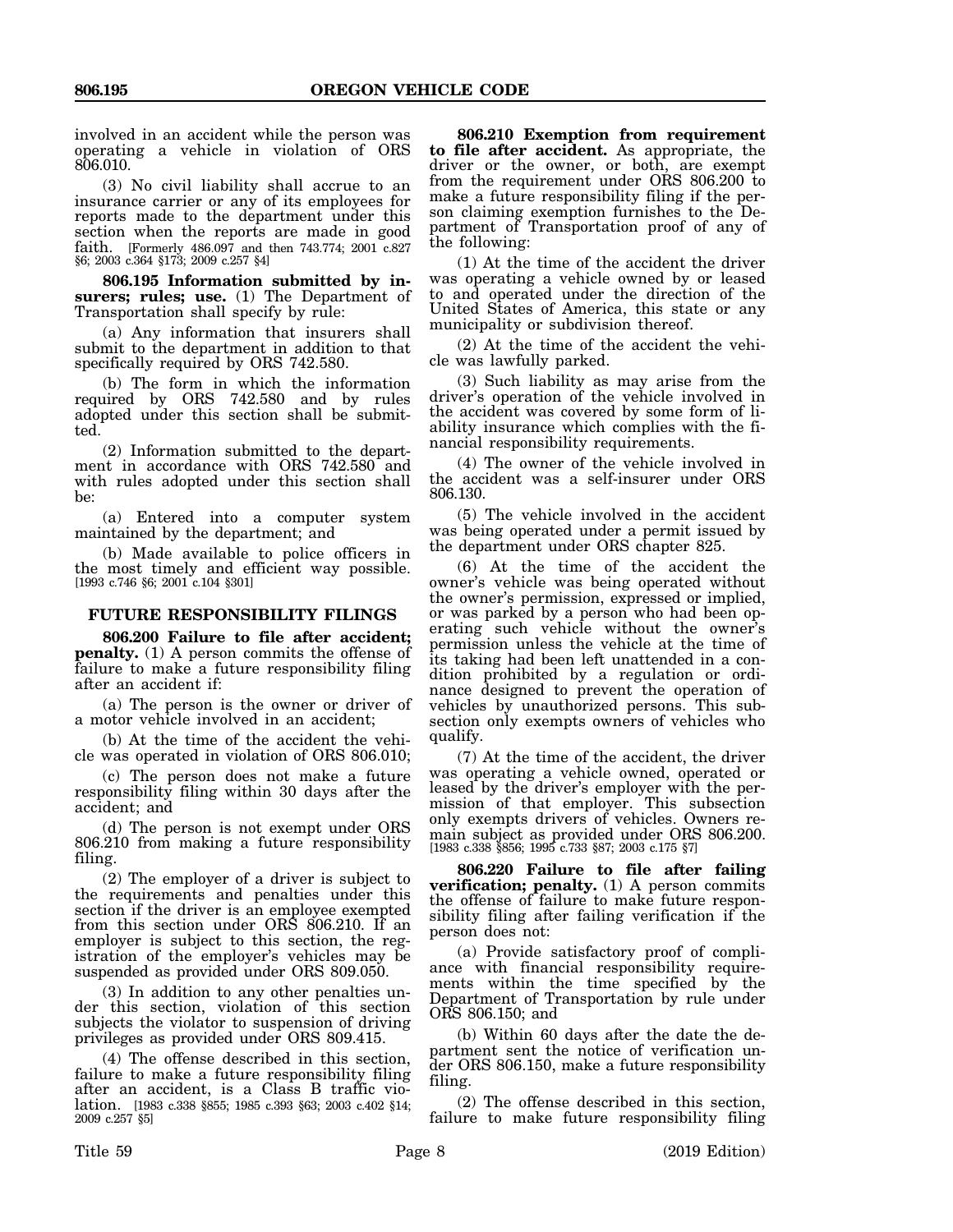after failing verification, is a Class B traffic violation. [1983 c.338 §857; 1985 c.393 §64; 1985 c.714 §5; 2019 c.312 §4]

**Note:** The amendments to 806.220 by section 4, chapter 312, Oregon Laws 2019, become operative July 1, 2020. See section 37, chapter 312, Oregon Laws 2019. The text that is operative until July 1, 2020, is set forth for the user's convenience.

**806.220.** (1) A person commits the offense of failure to make future responsibility filing after failing verification if the person:

(a) Is unable to provide satisfactory proof of compliance with financial responsibility requirements as of the date of the letter of verification from the Department of Transportation under ORS 806.150 upon the demand of the department under ORS 806.160 within the time required by that section; and

(b) Does not, within 60 days after the date of the mailing of the demand by the department under ORS 806.160, make a future responsibility filing.

(2) The offense described in this section, failure to make future responsibility filing after failing verification, is a Class B traffic violation.

**Note:** 806.160 was repealed by section 36, chapter 312, Oregon Laws 2019. The text of 806.220 that is operative until July 1, 2020, was not amended by enactment of the Legislative Assembly to reflect the repeal. Editorial adjustment of 806.220 for the repeal of 806.160 has not been made.

**806.230 Failure of previous violator to file.** (1) A person commits the offense of failure of a previous violator to make a future responsibility filing if the person is convicted of a violation of ORS 806.010 or 806.050 and the person does not make a future responsibility filing within 30 days after the conviction.

(2) In addition to any other penalties under this section, a violator of this section is subject to suspension of driving privileges under ORS 809.415.

(3) The offense described in this section, failure of a previous violator to make future responsibility filing, is a Class A traffic violation. [1983 c.338 §858; 1985 c.393 §65; 2003 c.402 §15]

**806.240 Proof of compliance with future responsibility filing requirement; filing for another; failure of proof to meet requirements.** Future responsibility filings required by ORS 806.200, 806.220 or 806.230 or by any other law of this state are subject to all of the following:

(1) Except as provided in subsection (3) of this section, the person required to make the filing must file with the Department of Transportation, or have filed with the department for the benefit of the person, proof of compliance that meets the requirements of this section and must maintain the proof of compliance as required under ORS 806.245. The filing is made on the date it is received by the department if it is received during regular business hours.

(2) The proof of compliance filed under subsection (1) of this section must be:

(a) A certificate or certificates of insurance that meet the requirements under ORS 806.270; or

(b) A valid certificate of self-insurance issued by the department under ORS 806.130.

(3) The owner of a motor vehicle may make a future responsibility filing under this section on behalf of the owner's employee or a member of the owner's immediate family or household in lieu of the filing being made by the person. Filing under this subsection permits the person on whose behalf the filing is made to operate only a motor vehicle covered by the proof of compliance given in the filing. The department shall endorse restrictions, as appropriate, on any license or driver permit the person holds as the department determines necessary to limit the person's ability to operate vehicles consistent with this subsection.

(4) Whenever proof of compliance filed under this section no longer meets the requirements of this section, the department shall require the furnishing of other proof of compliance for the future responsibility filing. If other proof of compliance is not furnished, the department shall suspend the driving privileges of the person as provided under ORS 809.415 or, if applicable, any registration as provided under ORS 809.050. [1983 c.338 §859; 1987 c.258 §2; 1995 c.41 §7; 2003 c.14 §466; 2003 c.175 §8; 2003 c.402 §16; 2009 c.257 §6; 2019 c.312 §5]

**806.245 Termination of future responsibility filing requirement; reasons.** A termination of the requirement to maintain a future responsibility filing does not remove a person's responsibility to comply with financial responsibility requirements. The Department of Transportation shall terminate requirements for a future responsibility filing when any of the following occurs:

(1) The person on whose behalf the filing was made dies.

(2) More than three years have passed from the date the filing was required.

(3) A person on whose behalf the filing was made requests termination and either:

(a) The person was required to file because of an error committed by the department; or

(b) The person was required to file because of an error committed by an insurance company in notifying the department regarding the correctness of proof of compliance with financial responsibility requirements provided under ORS 806.150.

(4) A person who was required to file under ORS 806.150 requests termination and the department determines either:

(a) That the person was in fact in compliance with financial responsibility require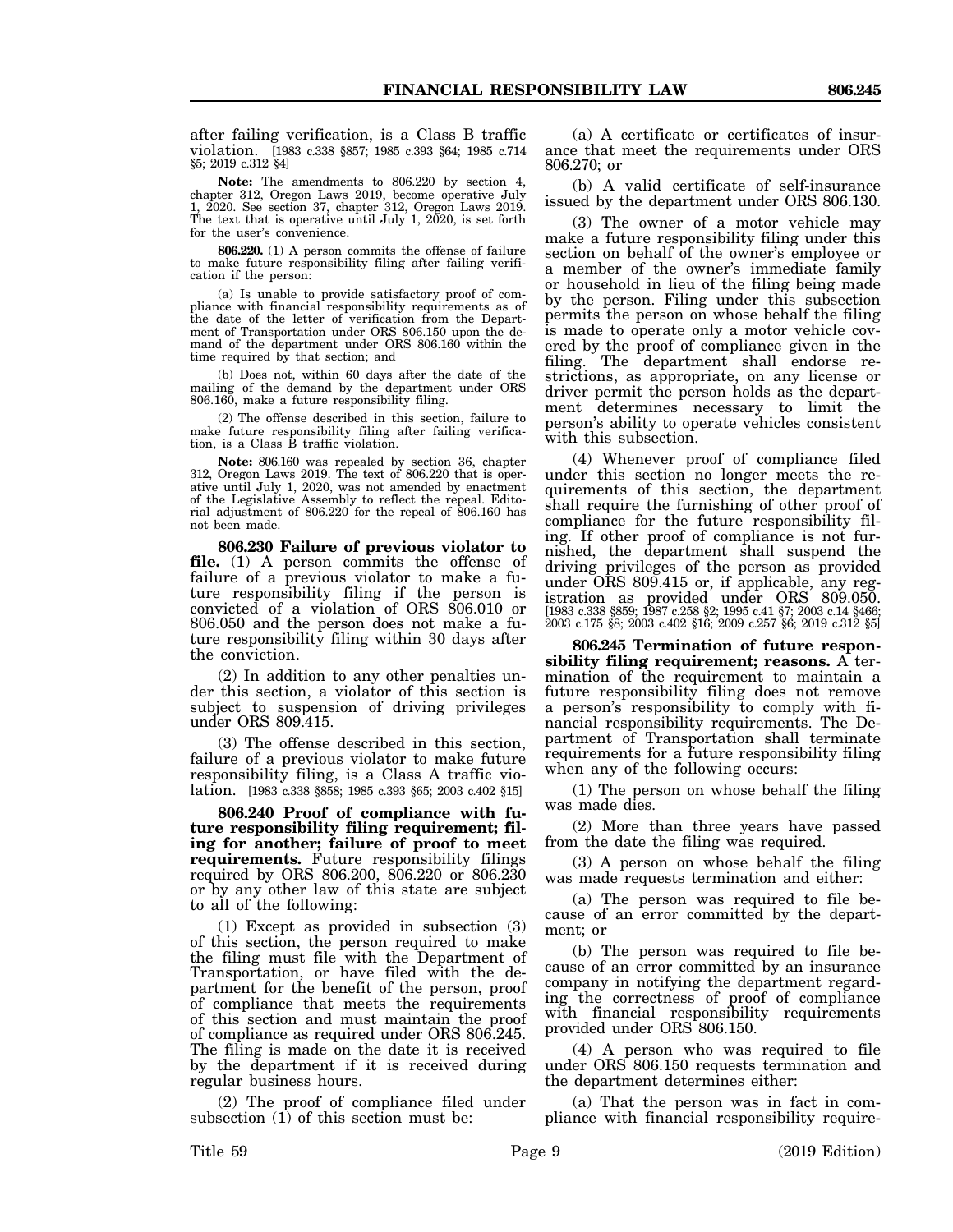ments as of the date specified by the department by rule under ORS 806.150; or

(b) That the person reasonably and in good faith believed that the person was in compliance with financial responsibility requirements on the date specified by the department by rule under ORS 806.150.

(5) A person who was required to file because of failure to prove under ORS 806.210 that the person was in compliance with financial responsibility requirements requests termination and the department determines either:

(a) That the person was in fact in compliance with financial responsibility requirements at the time of the accident; or

(b) That the person reasonably and in good faith believed that the person was in compliance with financial responsibility requirements at the time of the accident.

(6) A person's hardship permit expires and the filing was required only for issuance of the hardship permit under ORS 807.240. [1987 c.258 §4; 2009 c.257 §7; 2019 c.312 §6]

**Note:** The amendments to 806.245 by section 6, chapter 312, Oregon Laws 2019, become operative July 1, 2020. See section 37, chapter 312, Oregon Laws 2019. The text that is operative until July 1, 2020, is set forth for the user's convenience.

**806.245.** A termination of the requirement to maintain a future responsibility filing does not remove a person's responsibility to comply with financial responsibility requirements. The Department of Transportation shall terminate requirements for a future responsibility filing when any of the following occurs:

(1) The person on whose behalf the filing was made dies.

(2) More than three years have passed from the date the filing was required.

(3) A person on whose behalf the filing was made requests termination and either:

(a) The person was required to file because of an error committed by the department; or

(b) The person was required to file because of an error committed by an insurance company in notifying the department regarding the correctness of a certification under ORS 806.150.

(4) A person who was required to file because of failure to respond to a department demand under ORS 806.160 requests termination and the department determines either:

(a) That the person was in fact in compliance with financial responsibility requirements as of the date of the department's letter of verification under ORS 806.150; or

(b) That the person reasonably and in good faith believed that the person was in compliance with financial responsibility requirements on the date of the department's letter of verification.

(5) A person who was required to file because of failure to prove under ORS 806.210 that the person was in compliance with financial responsibility requirements requests termination and the department determines either:

(a) That the person was in fact in compliance with financial responsibility requirements at the time of the accident; or

(6) A person's hardship permit expires and the filing was required only for issuance of the hardship permit under ORS 807.240.

**Note:** 806.160 was repealed by section 36, chapter 312, Oregon Laws 2019. The text of 806.245 that is operative until July 1, 2020, was not amended by enactment of the Legislative Assembly to reflect the repeal. Editorial adjustment of 806.245 for the repeal of 806.160 has not been made.

**806.250** [1983 c.338 §860; 1985 c.16 §432; 1985 c.714 §9; 1987 c.158 §167; 1987 c.258 §5; repealed by 2009 c.257  $§11]$ 

**806.255** [1987 c.258 §7; repealed by 2009 c.257 §11]

**806.260** [1983 c.338 §861; repealed by 2003 c.175 §1]

**806.270 Certificate of insurance; requirements; presumption of completeness.** (1) A certificate of insurance that is used to comply with future responsibility filing requirements under ORS 806.240 is subject to all of the following:

(a) Except as provided by ORS 806.280, the certificate must be issued by an insurance carrier doing business in this state.

(b) The certificate must show that the person required to make the future responsibility filing is covered by insurance that provides minimum coverage necessary for payment of the schedule of payments under ORS 806.070.

(c) The certificate must show that the person required to make the future responsibility filing is either:

(A) Insured by a policy meeting the requirements under ORS 806.080 that also covers all other persons who, with the consent of the insured, use the vehicles owned by the person making the filing; or

(B) Insured against loss arising from liabilities imposed by law for damages arising out of the ownership, operation, use or maintenance of motor vehicles not owned by the person required to make the filing.

(d) The certificate must:

(A) Include the effective date of the certification;

(B) Contain the policy number; and

(C) Describe all vehicles covered by the policy unless the policy is issued with respect to all vehicles operated by the insured.

(e) The certificate must provide that the insurers will give the Department of Transportation notice of any cancellation of the policy within 10 days after the effective date of the cancellation or termination. The notice requirement under this paragraph does not apply where the insurance is terminated under ORS 806.290.